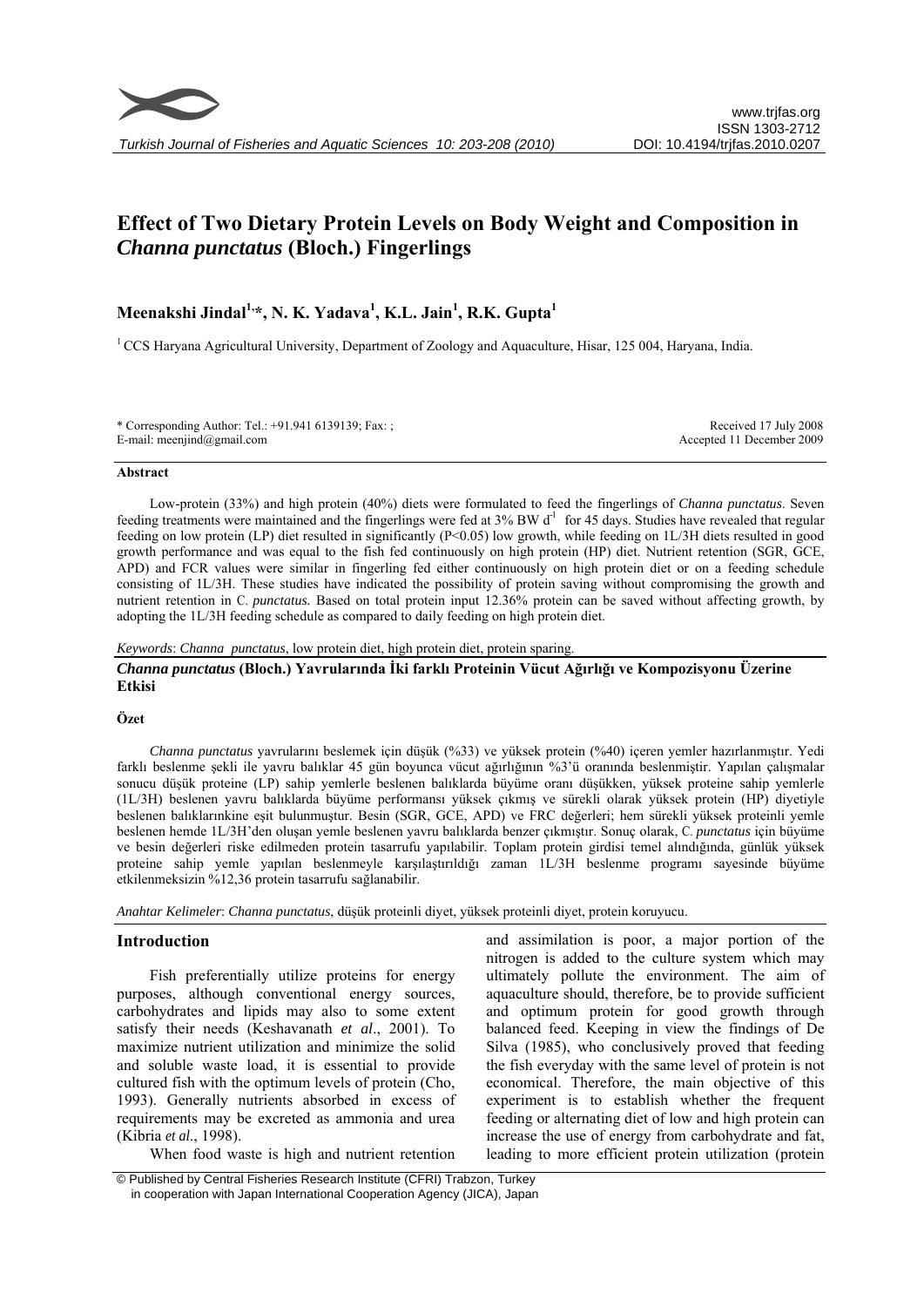sparing).

# **Materials and Methods**

Fingerlings of *C. punctatus* (Mean body weight 6.8 g) were obtained from the local suppliers of Hisar (lat.  $29^{\circ}10'$  N and long  $75^{\circ}46'$  E). Fish were maintained in transparent glass aquaria (60x30x30 cm) kept in an air-conditioned laboratory where the temperature was maintained at 25±1°C and the lighting schedule at 12 h of light  $(08^{00} - 20^{00})$ alternating with 12 h of darkness  $(20^{00} - 08^{00})$ . The average intensity of light inside the laboratory was approximately 1,000 lux. Fish were acclimated in the laboratory for a minimum period of seven days prior to the initiation of experimental treatments and were fed *ad libitum* on a feed containing 40 percent protein. The water in the aquaria was renewed daily with water which has been previously equilibrated to the desired temperature (25°C).

Two diets with low (33%) and high (40%) protein were prepared. Percentage composition of the ingredients and proximate composition of experimental diets are given in Table 1.

Fish were individually weighed and randomly distributed in each aquaria with two replicates for each treatment and were fed at  $3\%$  BWd<sup>-1</sup> for the whole experimental duration of 45 days. Following seven feeding schedules were maintained.

Treatment 1 Feeding daily on low protein diet (LP) Treatment 2 Feeding daily on high protein diet (HP)

Treatment 3 Feeding one day low alternating with one day high protein diet (1 LP/HP)

Treatment 4 Feeding one day low alternating with

two days high protein diet (1 LP/2HP) Treatment 5 Feeding one day low alternating with three days high protein diet (1 LP/3 HP) Treatment 6 Feeding two days low alternating with two days high protein diet (2LP/2HP) Treatment 7 Feeding two days low alternating with three days high protein diet (2LP/3 HP)

Treatment-1 and Treatment-2 were used as two controls. The amount of feed given was adjusted every 15th day after bulk weighing each group of fish. Fish were exposed to the diets continuously for 3h and thereafter uneaten feed was siphoned out and stored separately for drying and calculating FCR (Feed conversion efficiency). The faecal matter voided by the fish was collected separately from each aquarium. The pooled faecal samples from each treatment were dried in an oven at 60°C and were subsequently analysed for digestibility estimations following the method of Spyridakis *et al*. (1989). At the termination of experiment, the fish from all the treatments were weighed individually and processed for subsequent analysis.

## **Analytical Techniques**

The feed ingredients, experimental diets, faecal samples and fish carcass (initial and final) were analysed following the procedure of AOAC (2000). Chromic oxide levels in the diets as well as in the faecal samples were estimated spectrophotometrically following the method of Furukawa and Tsukhara (1966).

Live weight gain (g), growth percent gain, specific growth rate (SGR,  $\%$  d<sup>-1</sup>), protein efficiency ratio (PER) and gross conversion efficiency (GCE)

| Table 1. Percentage composition of ingredients and proximate composition of experimental diets fed to C. punctatus |  |  |  |  |
|--------------------------------------------------------------------------------------------------------------------|--|--|--|--|
|                                                                                                                    |  |  |  |  |

|                                                   | Diets             |                   |  |  |  |
|---------------------------------------------------|-------------------|-------------------|--|--|--|
| Ingredients $(\% )$                               | High protein (HP) | Low protein (LP)  |  |  |  |
| Groundnut oilcake <sup>a</sup>                    | 60.00             | 10.00             |  |  |  |
| Hydrothermically processed soybean b              | 20.00             | 10.00             |  |  |  |
| Wheat flour <sup>c</sup>                          | 9.00              | 39.00             |  |  |  |
| Rice bran <sup>d</sup>                            | 9.00              | 39.00             |  |  |  |
| Chromic oxide $(Cr_2O_3)^e$                       | 1.00              | 1.00              |  |  |  |
| Mineral premix and amino acids (MPA) <sup>f</sup> | 1.00              | 1.00              |  |  |  |
| Proximate composition $(\% )$                     |                   |                   |  |  |  |
| Crude protein                                     | $40.13 \pm 0.000$ | $33.54\pm0.293$   |  |  |  |
| Crude fat                                         | $10.70 \pm 0.057$ | $11.467\pm0.088$  |  |  |  |
| Crude fibre                                       | $4.33 \pm 0.066$  | $4.233 \pm 0.066$ |  |  |  |
| Ash                                               | $3.73 \pm 0.033$  | $4.033 \pm 0.066$ |  |  |  |
| Nitrogen free extract (NFE)                       | $41.12\pm0.33$    | $46.72 \pm 0.442$ |  |  |  |
| Gross energy $(KJg-1)$                            | $20.12 \pm 0.033$ | $20.47\pm0.014$   |  |  |  |

All values are mean  $\pm$  S.E. of mean of 3 observations

a and d- used as basic feed ingredients

b. Used as main protein source of plant origin

c. Used as a binder to make the diets water stable

e. Used as an external digestibility marker

f. Used to fortify the diets with minerals and amino-acids. Each Kg contains

Copper – 312 mg; Cobalt – 45 mg; Magnesium - 2.114 g; Iron -979 mg; Zinc - 2.13 g; Iodine 156 mg; DL-Methionine - 1.92 g; L-lysine mono hydrochloride - 4.4 g; Calcium 30% and Phosphorous- 8.25%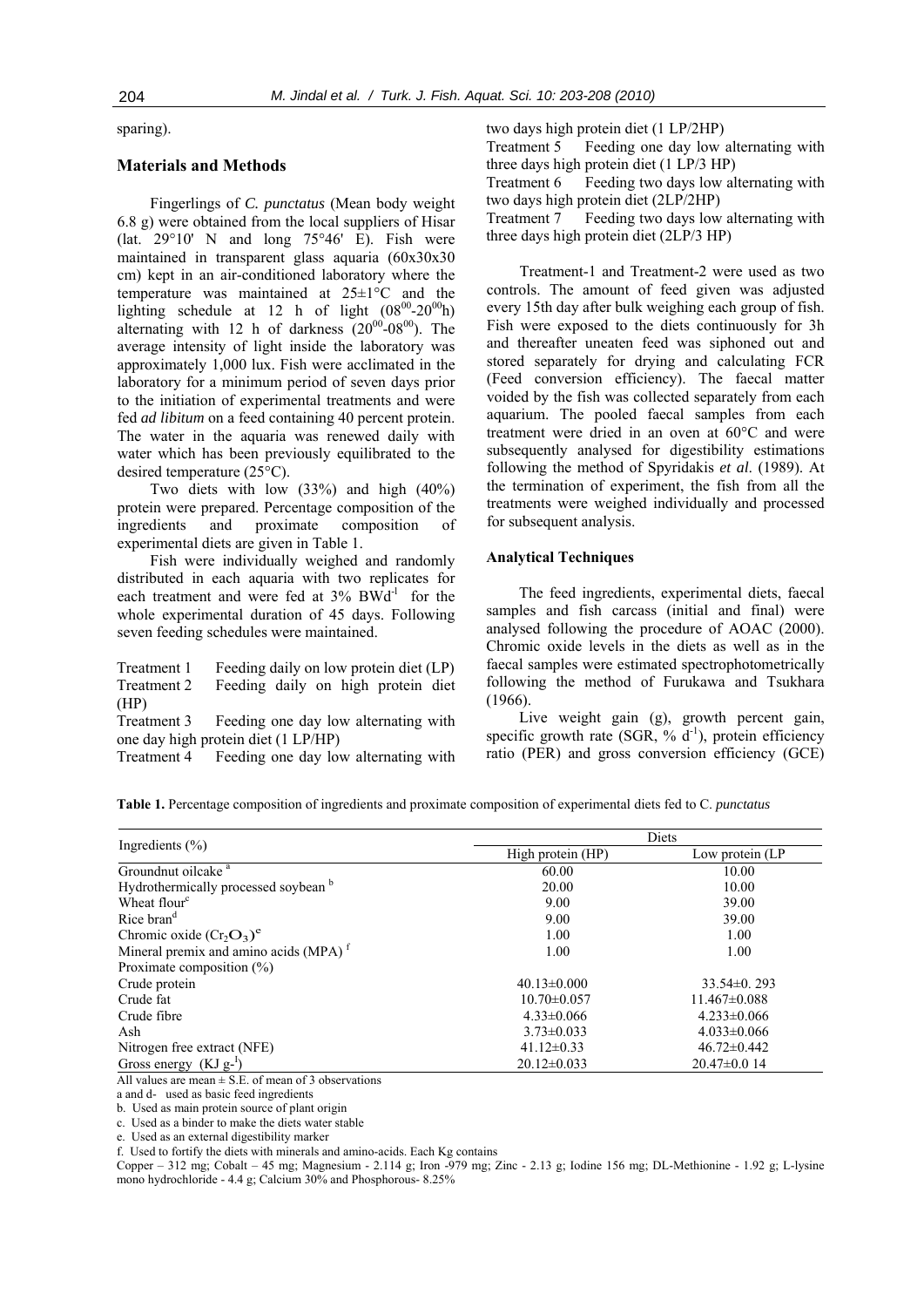were calculated using standard methods (Steffens, 1989). Apparent nutrient digestibility (APD) of the diets was calculated according to Cho *et al*. (1982) as follows:

 $100 \times \%$  Cr<sub>2</sub>O<sub>3</sub> in diet  $\times \%$  nutrient in faeces APD=100- -------------------------------------------------- %  $Cr_2O_3$  in faeces  $\times$  % nutrient in diet

The energy contents of the diets and fish were calculated using the average caloric conversion factors of 0.3954, 0.1715 and 0.2364 KJg<sup>-1</sup> for lipid, carbohydrate and protein respectively (Henken *et al*., 1986).

## **Water Quality Parameters**

Water samples for the determination of water quality parameters were obtained in replicates from each treatment at 20 days interval. Water temperature (°C) was recorded daily using digital thermometer. pH, conductivity and dissolved oxygen were monitored using multiline F-set-3 (E. Merck Ltd., Germany). All other parameters were determined following APHA (1998).

# **Statistical Analysis**

Duncan's multiple range test and multivariate analysis was applied to find out the significant differences between different treatments.

## **Results and Discussion**

### **Water Quality Parameters**

The effects of 7 different dietary treatments are very clearly reflected on the physico-chemical characteristics of aquaria water (Table 2). There was not much variation in the measured parameters of

water between different treatments except the two controls (LP and HP diets regularly).The pH remained alkaline (7.2 to 7.4). The water temperature fluctuated between 25.0 to 26.5°C.

Although DO levels remained at optimum levels, yet low DO values in aquaria where the fish were fed on HP daily and 1 LP/3 HP dietary treatments clearly indicated its utilization by the growing fish. These results are in agreement with those of Jindal (2008) and Jindal *et al.* (2008a; 2008b).

Significantly  $(P>0.05)$ , not much variation in the  $NH<sub>4</sub>-N$  excretion and o-PO<sub>4</sub> production was observed in all dietary treatments except the groups of fish fed on LP daily, where a slightly higher level of  $NH_4-N$ excretion and o-PO4 production was observed. Further, when all the dietary treatments were compared then low levels of NH4-N excretion and o-PO4 production were observed in the groups of fish fed on dietary treatments HP daily and 1LP/3HP. These results are in agreement with those of Jindal *et al.* (2007; 2009).

# **Growth and Survival**

Feeding results have revealed low mortality in all dietary treatments.

The growth response of C. *punctatus* fingerlings fed on seven different dietary schedules is shown in Table 3. Live weight gain, growth percent gain in body weight and  $SGR\%$   $d^{-1}$  of fish fed on seven different dietary schedules revealed a highly varied pattern of growth performance. Regular feeding on low protein diet (LP) resulted in significant (P<0.05) low growth, while feeding on ILP/3HP diets resulted in good growth performance and was almost equal to the fingerlings fed continuously on high protein diet (Figure 1).

Feed utilization efficiency was measured in terms of FCR. Significant  $(P<0.05)$  variations in this

**Table 2.** Water quality parameters of different aquariums stocked with *C. punctatus* fingerlings fed on two dietary treatments LP and HP in different sets of treatments

| Parameters                      | Different treatments |                                                 |                   |                   |                                                                                 |                                    |                  |  |  |
|---------------------------------|----------------------|-------------------------------------------------|-------------------|-------------------|---------------------------------------------------------------------------------|------------------------------------|------------------|--|--|
|                                 | LP                   | HP                                              | 1LP/1HP           | 11.P/2HP          | 1LP/3HP                                                                         | 2LP/2HP                            | 2LP/3HP          |  |  |
| Dissolved oxygen (DO)           | $5.0 \pm 0.001$      | $4.5 \pm 0.003$                                 | $4.8 \pm 0.002$   | $4.9 \pm 0.008$   | $4.3 \pm 0.004$                                                                 | $4.8 \pm 0.004$                    | $4.8 \pm 0.002$  |  |  |
| mg/L                            |                      |                                                 |                   |                   |                                                                                 |                                    |                  |  |  |
| pH                              | 7.20                 | 7.30                                            | 7.30              | 7.20              | 7.40                                                                            | 7.40                               | 7.30             |  |  |
| Water temperature $(^{\circ}C)$ | 25.00                | 26.00                                           | 25.30             | 25.50             | 26.50                                                                           | 25.30                              | 25.50            |  |  |
| Conductivity micro $(u)$        | $0.50 \pm 0.005$     | $0.49 \pm 0.003$                                | $0.49 \pm 0.000$  | $0.51 \pm 0.002$  | $0.48 \pm 0.007$                                                                | $0.47\pm0.002$                     | $0.46 \pm 0.007$ |  |  |
| mhos $cm^{-1}$                  |                      |                                                 |                   |                   |                                                                                 |                                    |                  |  |  |
| Free Carbon dioxide             | $16.9 \pm 0.000$     | $17.0 \pm 0.002$                                | $16.8 \pm 0.001$  | $16.7 \pm 0.004$  | $16.8 \pm 0.002$                                                                | $16.3 \pm 0.000$                   | $16.4 \pm 0.002$ |  |  |
| (Free $CO2$ ) mg/L              |                      |                                                 |                   |                   |                                                                                 |                                    |                  |  |  |
| Total alkalinity $(mg/L)$       |                      | $215.0\pm0.002$ $225.0\pm0.000$ $215.0\pm0.001$ |                   |                   | $216.0 \pm 0.003$ $214.0 \pm 0.001$                                             | $220.0\pm 0.005$ 225.0 $\pm 0.003$ |                  |  |  |
| Total hardness $(mg/L)$         | $213.0\pm 0.005$     | $212.0\pm 0.004$ 219.0 $\pm 0.001$              |                   | $218.0 \pm 0.003$ | $228.0\pm0.002$ $216.0\pm0.002$ $218.0\pm0.007$                                 |                                    |                  |  |  |
| Ammonical nitrogen              | $0.553\pm0.008$      |                                                 |                   |                   | $0.410\pm0.006$ $0.421\pm0.004$ $0.420\pm0.004$ $0.416\pm0.006$ $0.453\pm0.003$ |                                    | $0.433\pm0.005$  |  |  |
| (mg/100 gBW of fish)            |                      |                                                 |                   |                   |                                                                                 |                                    |                  |  |  |
| Ortho phosphate                 | $0.066 \pm 0.003$    | $0.036 \pm 0.003$                               | $0.043 \pm 0.003$ | $0.045 \pm 0.002$ | $0.040 \pm 0.000$ $0.050 \pm 0.000$                                             |                                    | $0.046\pm0.002$  |  |  |
| (mg/100 gBW of fish)            |                      |                                                 |                   |                   |                                                                                 |                                    |                  |  |  |

 $*$  All values are mean  $\pm$  S.E. of mean of 3 observations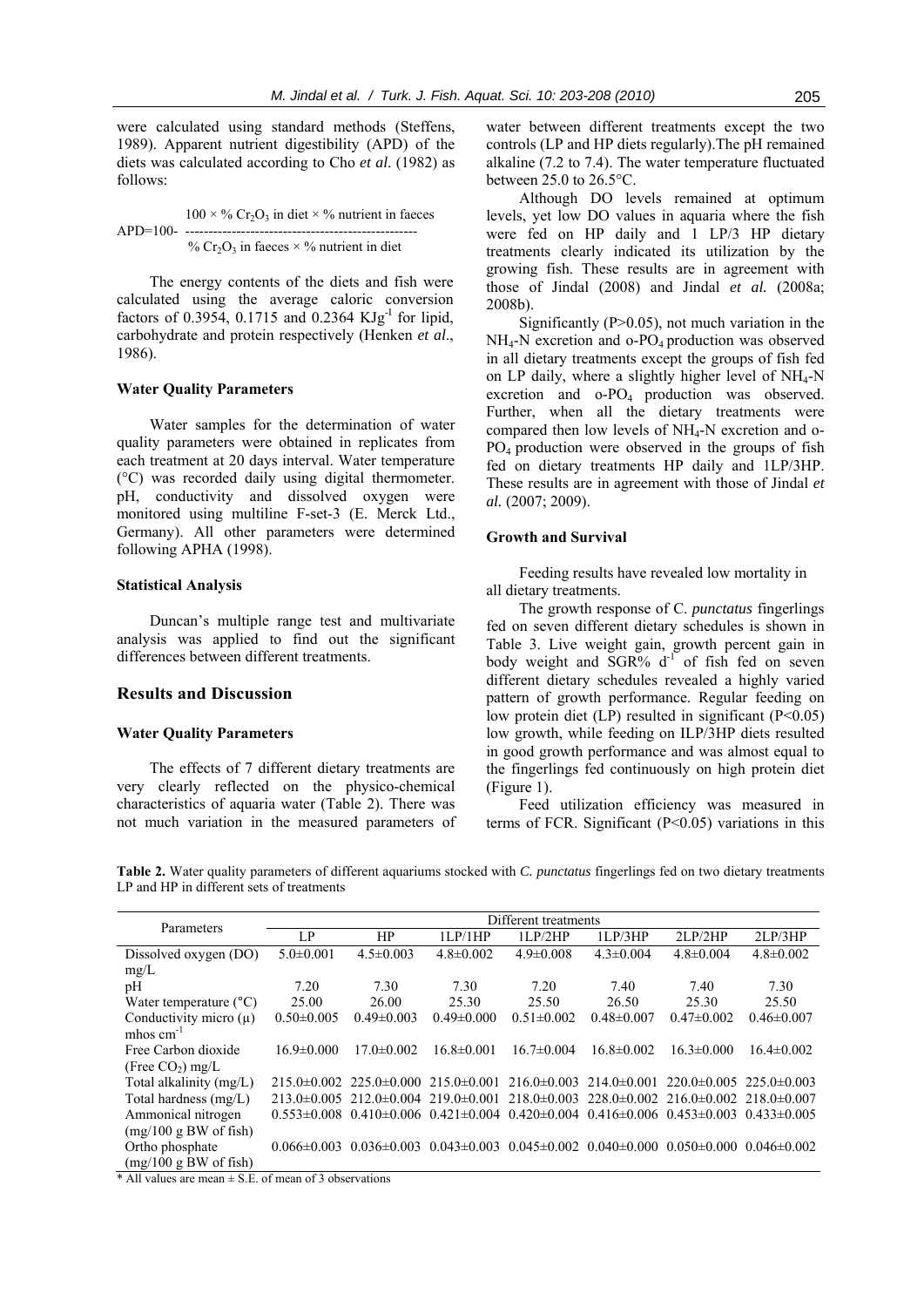**Table 3.** Growth performance of fish *Channa punctatus* fed on two experimental diets LP- 33% and D<sub>30</sub> - 40% protein in different sets of treatment

|                      |        |                       | Growth               | Growth/day             | Specific               | Apparent        | Food                  | Feed               | Gross                  |
|----------------------|--------|-----------------------|----------------------|------------------------|------------------------|-----------------|-----------------------|--------------------|------------------------|
| Name of the Survival |        | Weight gain           | $%$ gain             | $(\%)$ Body            | Growth                 | protein         | Consumption           | Conversion         | Conversion             |
| treatment            | $(\%)$ | (g)                   | in Body              |                        | Rate                   | digestibility   | /day $(\% )$          | Ratio              | Efficiency             |
|                      |        |                       | Weight               | Weight                 | (SGR)                  | (APD)           | Body Weight           | (FCR)              | (GCE)                  |
| Low protein          | 85     | $5.980^{A}$           | $80.494^{\rm A}$     | 0.748 <sup>A</sup>     | $0.755^{\rm A}$        | $87.25^{\rm A}$ | $1.915^{A}$           | $2.560^{A}$        | 0.391 <sup>A</sup>     |
| (LP) daily           |        | $\pm 0.005$           | $\pm 0.403$          | $\pm 0.006$            | $\pm 0.006$            | $\pm 0.005$     | $\pm 0.014$           | $\pm 0.002$        | $\pm 0.000$            |
| High protein         | 90     | $6.910^{B}$           | $95.686^{B}$         | $0.841$ <sup>B</sup>   | $0.851^{\rm B}$        | $89.64^{\rm B}$ | $1.952^{\rm B}$       | $2.321^{\rm B}$    | $0.431^{\rm B}$        |
| (HP) daily           |        | $\pm 0.133$           | $\pm 0.839$          | $\pm 0.012$            | $\pm 0.012$            | ±0.004          | $\pm 0.009$           | $\pm 0.045$        | $\pm 0.008$            |
| 1LP/1HP              | 88     | $6.520^{\circ}$       | $84.155^{\circ}$     | $0.831^{\text{BC}}$    | $0.812^{\rm BC}$       | $88.34^{AB}$    | $1.886$ <sup>AC</sup> | $2.346^{\rm B}$    | $0.426^{\text{BC}}$    |
|                      |        | $\pm 0.035$           | $\pm 0.396$          | $\pm 0.005$            | $\pm 0.006$            | $\pm 0.002$     | $\pm 0.024$           | $\pm 0.012$        | $\pm 0.002$            |
| 1LP/2HP              | 88     | $6.573^{\rm BC}$      | 83.744 <sup>C</sup>  | $0.797^{\text{BDE}}$   | 0.806 <sup>BD</sup>    | $88.00^{AB}$    | $1.905^{AD}$          | $2.391^{BC}$       | $0.418$ <sup>BDE</sup> |
|                      |        | $\pm 0.153$           | ± 1.022              | ± 0.015                | $\pm 0.015$            | $\pm 0.003$     | $\pm 0.007$           | $\pm 0.056$        | $\pm 0.009$            |
| 1LP/3HP              | 92     | $6.856$ <sub>BC</sub> | $96.348^{B}$         | $0.849^{\rm B}$        | $0.831^{B}$            | $89.89^{B}$     | $1.972$ CDEFG         | $2.288^{B}$        | $0.438^{\rm B}$        |
|                      |        | $\pm 0.263$           | ± 2.171              | $\pm 0.032$            | $\pm 0.033$            | $\pm 0.002$     | $\pm 0.007$           | $\pm 0.094$        | $\pm 0.017$            |
| 2LP/2HP              | 90     | $6.210^{AC}$          | 81.207 <sup>AC</sup> | $0.759$ <sup>ACD</sup> | $0.766$ <sup>ACD</sup> | $87.50^{AB}$    | $1.892$ <sup>AF</sup> | $2.492^{AC}$       | $0.402^{\text{ACDE}}$  |
|                      |        | $\pm 0.109$           | $\pm 0.724$          | $\pm 0.011$            | $\pm 0.011$            | $\pm 0.003$     | $\pm 0.005$           | $\pm 0.044$        | $\pm 0.007$            |
| 2LP/3HP              | 90     | $6.716^{BC}$          | 85.075 <sup>C</sup>  | $0.817\pm0.010$        | $0.826^{\rm B}$        | $87.50^{AB}$    | 1.883 <sup>AG</sup>   | 2.305 <sup>B</sup> | $0.410^{D}$            |
|                      |        | $\pm 0.068$           | $\pm 0.698$          | B                      | $\pm 0.010$            | $\pm 0.003$     | $\pm 0.004$           | $\pm 0.023$        | $\pm 0.004$            |

All values are mean  $\pm$  S.E. of mean

Mean with same letter in the same row are not significantly (P>0.05) different.

Data were analysed by Duncan's Multiple Range Test; Duration of experimental period – 45 days



**Figure 1**. Weight gain (g) of *Channa punctatus* fed on two experimental diets LP and HP in different sets of treatments.

parameter were observed among different feeding schedules. FCR values remained low in fingerlings when fed continuously on high protein diet (HP) or on 1 LP/3 HP feeding schedule. On the other hand, GCE and APD values were enhanced in fingerlings fed on a feeding schedule consisting of l LP/3 HP, which were not significantly (P>0.05) different from the fish fed continuously on high protein diet (Table 3).

The results of present studies on growth performance and nutrient retention have revealed that it is economically beneficial and biologically more productive to feed C. *punctatus* alternatively on one day low followed by three days high (ILP/3HP) protein diets instead of feeding the fish continuously and only on high protein (HP) diets. These results are in agreement with those of Saroha *et al.* (2004) and Saroha and Garg (2007). It appears this fish does not require the same protein input every day like common carp (Srikanth *et al*., 1989) and Nile Tilapia (De Silva, 1985). APD and FCR values were similar in fingerlings fed either continuously on high protein diet or on a feeding schedule consisting of 1LP/3HP. On the other hand, no well defined patterns in growth and digestibility parameters were observed by De Silva (1985) in Tilapia *(Oreochromis niloticus*) and Srikanth *et al.* (1989) and Nandeesha (1990) in common carp.

#### **Proximate Carcass Composition**

Protein and energy contents increased while those of moisture and ash decreased with each increase in the high protein ratio (1 LP/1 HP, 1 LP/2 HP, 1 LP/3 HP) (Table 4). No significant  $(P>0.05)$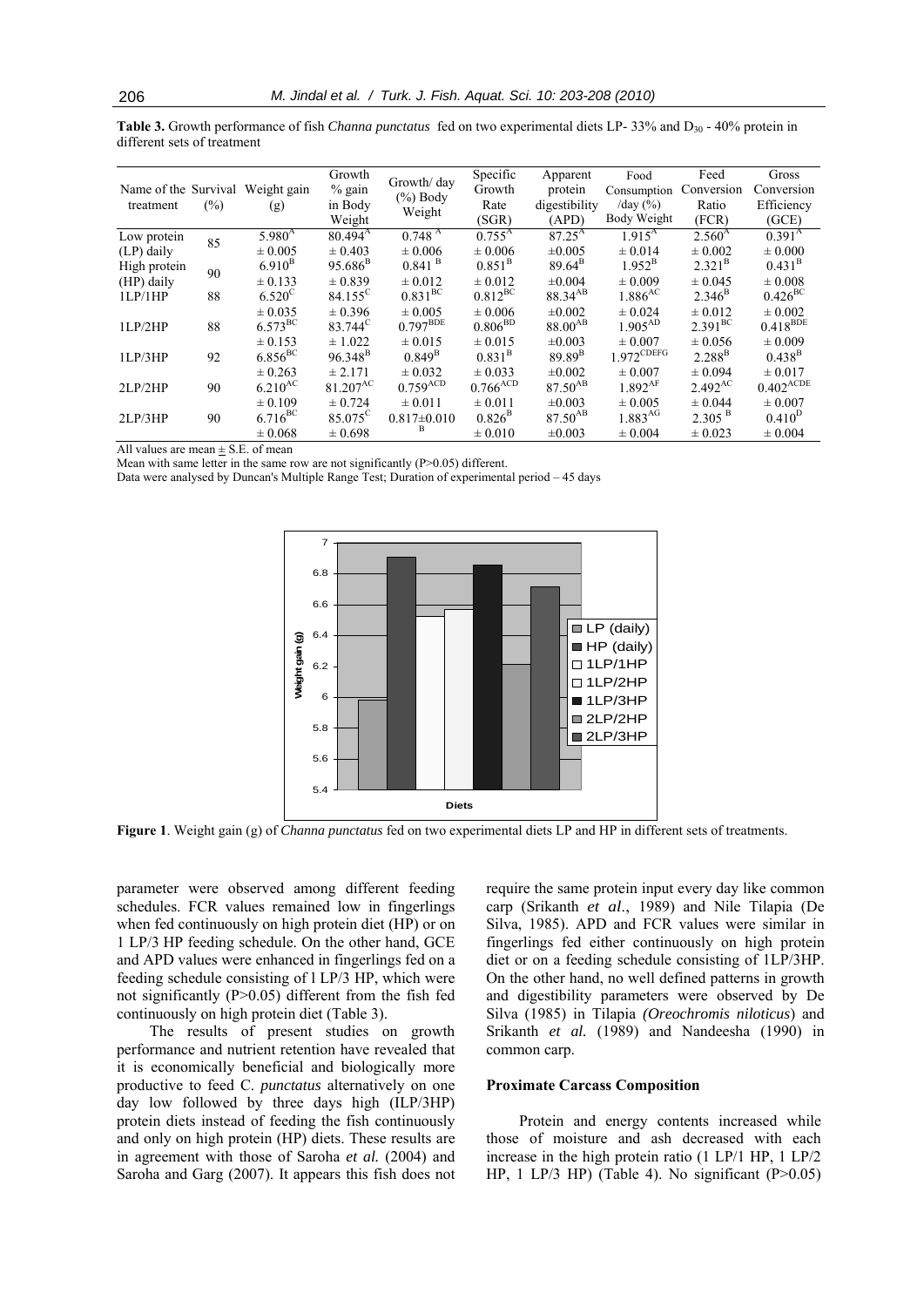| Name of the<br>treatment | Moisture                         | Crude protein                    | Crude Fat                      | Total Ash                       | Nitrogen Free<br>Extract       | Gross Energy<br>(KJ/g)           |
|--------------------------|----------------------------------|----------------------------------|--------------------------------|---------------------------------|--------------------------------|----------------------------------|
| Low protein              | $74.352\pm0.056$ <sup>A</sup>    | $15.563 \pm 0.227$ <sup>A</sup>  | $4.512\pm0.001^{\text{A}}$     | $3.015 \pm 0.000$ <sup>A</sup>  | $2.557 \pm 0.219$ <sup>A</sup> | $5.902 \pm 0.020$ <sup>A</sup>   |
| (LP) daily               |                                  |                                  |                                |                                 |                                |                                  |
| High protein             | $73.400 \pm 0.275^{\rm B}$       | $16.206 \pm 0.003$ <sup>B</sup>  | $4.655 \pm 0.002^{\rm B}$      | $3.222 \pm 0.001^{\mathrm{B}}$  | $2.514\pm0.270^{\rm A}$        | $6.103 \pm 0.047^{\rm B}$        |
| (HP) daily               |                                  |                                  |                                |                                 |                                |                                  |
| 1LP/1HP                  | $73.405 \pm 0.245^{\mathrm{B}}$  | $16.006 \pm 0.003$ <sup>BC</sup> | $4.582 \pm 0.001$ <sup>C</sup> | $3.123 \pm 0.001^{BE}$          | $2.882\pm0.244^{\rm A}$        | 6.090 $\pm$ 0.041 <sup>BC</sup>  |
| 11.P/2HP                 | $73.980\pm0.000$ <sup>AC</sup>   | $16.120\pm0.001^{BD}$            | $4.607\pm0.002^{\rm D}$        | 3.164 $\pm$ 0.000 <sup>°</sup>  | $2.127\pm0.000^{\mathrm{A}}$   | 5.997 $\pm$ 0.000 <sup>ACD</sup> |
| 11.P/3HP                 | $73.387 \pm 0.217^{\mathrm{B}}$  | $16.181 \pm 0.001^{BE}$          | $4.622 \pm 0.002^{\mathrm{E}}$ | 3.179 $\pm$ 0.000 <sup>°</sup>  | $2.630\pm0.220$ <sup>A</sup>   | $6.103 \pm 0.036$ <sup>B</sup>   |
| 2LP/2HP                  | $73.484 \pm 0.288$ <sup>BC</sup> | $15.980\pm0.00^{\text{CDEF}}$    | $4.506 \pm 0.001$ <sup>F</sup> | $3.038 \pm 0.030$ <sup>AD</sup> | $2.936 \pm 0.318$ <sup>A</sup> | $6.084 \pm 0.054$ <sup>BD</sup>  |
| 2LP/3HP                  | $73.579 \pm 0.243$ <sup>BC</sup> | $16.051 \pm 0.001$ <sup>BF</sup> | $4.595 \pm 0.002$ <sup>G</sup> | $3.144 \pm 0.002^{\text{CE}}$   | $2.629 \pm 0.247$ <sup>A</sup> | $6.062 \pm 0.041$ <sup>BD</sup>  |

**Table 4.** Proximate carcass composition (% fresh weight) of fish *Channa punctatus* fed on two diets LP and HP in different sets of treatments

All values are mean  $\pm$  S.E. of mean

Mean with same letter in the same row are not significantly  $(P>0.05)$  different.

Data were analysed by Duncan's Multiple Range Test

differences in protein accumulation in fish carcass, fat deposition and gross energy levels were seen in the fish groups fed on HP diet daily and 1 LP/3 HP dietary treatments.

The fish fed continuously on low protein diets had low carcass protein, while fingerlings fed on high protein diets had only slightly higher values of carcass protein than fingerlings fed on 1 LP/3HP diet. Srikanth *et al.* (1989) also observed high deposition of protein in common carp. Carcass moisture and lipid appeared to be inversely related. These results appear to be in agreement to those of Shearer (1994) on trout and Saroha and Garg (2007) on *C. mrigala*.

In the absence of sufficient/optimal levels of protein contents in the diets, fishes either use the energy of lipids or of carbohydrates. Lipids are well utilized as energy sources but only restricted amounts can be used because a large supply of dietary fat affects carcass composition, which is undesirable from the standpoint of higher processing losses, storage problems and consumer acceptance and also brings about technological problems while preparing diets. Since the fat contents in the diets were fixed at 10 to 11 percent and the crude fat contents of the carcass varied between 4.5-4.6; therefore, these values are considered to be not high, enough to degrade the quality of fish flesh.

#### **Role of Carbohydrate Energy in Protein Sparing**

The differential response in growth performance of fish fed on diets may be attributed to the difference in protein levels. Since alternate administration of high/low protein diets has influenced the growth performance of fish independently of the mean dietary protein input, this may be attributed to a rhythm in certain basic metabolic activities (De Silva, 1985). Similar response of fish fed on high protein diet or 1 LP/3HP schedule may indicate that the fingerlings might have used the necessary nutrients and energy from the carbohydrates of the diets which were about 20 percent high in low protein diet.

According to Falge *et al.* (1978), the increase in carbohydrate content of the diet actually reduces the activity of the proteolytic enzymes. Thus, results of present study revealed that digestibility of the protein is really affected by carbohydrate contents of the diets.

Since growth performance was not significantly different from those obtained on feeding the fish either continuously on high protein diet or on a feeding schedule consisting of 1 LP/3 HP, therefore it is possible to save 12.36 percent protein by adopting 1 LP/3 HP feeding schedule. De Silva (1985), Srikanth *et al.* (1989) and Nandeesha (1990) also found 1 LP/3HP schedule best for the farmed fishes. This again supports our view that the growth is independent from the mean dietary protein provided to the fish which could be due to rhythmicity of certain basic metabolic activities (De Silva, 1985).

### **Conclusion**

Studies have revealed the possibility of protein saving without compromising the growth and nutrient retention. Although present studies provide some indication on the growth pattern, there is still a need to confirm these findings through large scale field trials and to standardize the techniques for adoption in culture ponds in which natural food also contributes through fertilization and play a major role in fish production.

## **References**

- AOAC (Association of Official Analytical Chemists) 1995. Official methods of analysis of AOAC. Vol. 1. 16<sup>th</sup> Edn., AOAC International suite 400 Wilson Boulevard Arlington VA 2220, USA.
- APHA (American Public Health Association). (1998) Standard methods for the examination of water and waste water. APHA, AWWA, EPFC, 20<sup>th</sup> Edn., New York.
- Cho, C.Y. 1993. Digestibility of feed stuffs as a major